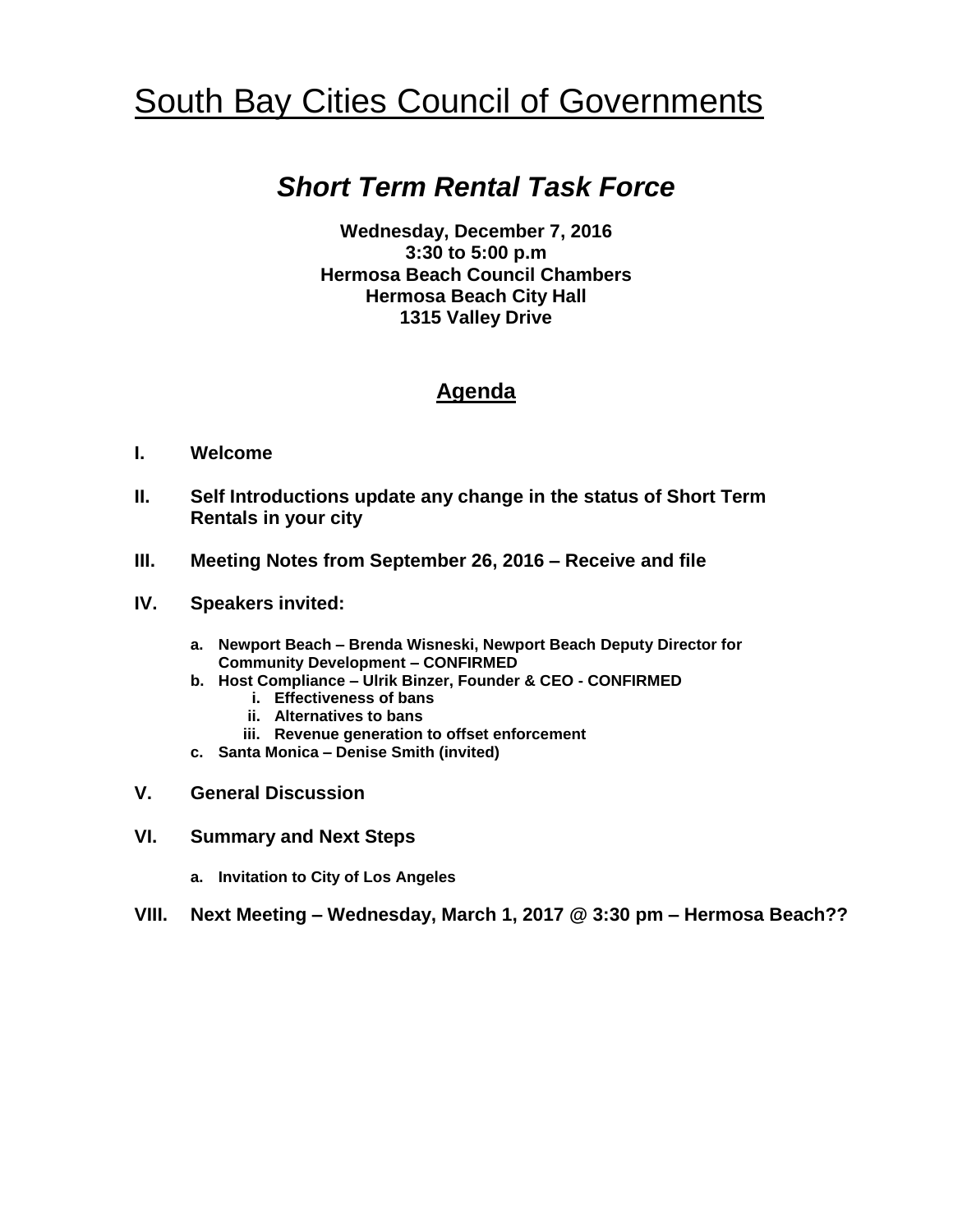### **RANGE OF ISSUES TO BE DISCUSSED**

- **a. Specific issues cities are dealing with:**
	- **i. Parties, noise, trash**
	- **ii. Owner present – "Home sharing"**
	- **iii. Single rooms and guest houses**
	- **iv. Only in certain areas of the city**
	- **v. Needed income for residents**
	- **vi. Boosts local economy**
	- **vii. Can lower property values**
	- **viii. RENTING APARTMENTS OUT LIKE HOTEL ROOMS – RAISE RENT SO TENANTS MOVE OUT AND THEN DOING THIS. TENANTS ALSO DOING THIS. MORE PROFITABLE THAN LONG TERM RENTALS**
	- **ix. PARKING AND TRAFFIC**
	- **x. LOSS OF TOT**
	- **xi. IMPACT ON LONG TERM RENTALS**
- **b. Overall Options**
	- **xii. Total Ban**
	- **xiii. Permit**
	- **xiv. By Right with registration**
	- **xv. 6 month trial**
	- **xvi. Permanent residency requirement (same documentation as for school enrollment)**
	- **xvii. People limit/parking limit**
	- **xviii. SANTA MONICA REQUIRES HOMEOWNER BE PRESENT**
	- **xix. LIMIT GEOGRAPHICAL AREAS IN THE CITY**
	- **xx. DAYS PER YEAR**
- **c. Costs**
	- **xxi. Fee/tax enough to discourage violations and pay for enforcement**
	- **xxii. Ban pushes rentals underground with no taxes**
	- **xxiii. Privacy issues**
	- **xxiv. Difficulty in getting evidence**
	- **xxv. HB – VIOLATIONS ARE \$2500/DAY. BASED ON ADVERTISING ON THE INTERNET. GRADUATED FINE. 3RD VIOLATION IT'S REFERRED TO PROSCECUTOR. FAILURE TO PAY – TIED TO BUILDING PERMITS WOULD BE PROHIBITED COULD BE THE PENALTY. HOST COMPLIANCE GIVES THEM THE DATA. ALSO HOST COMPLIANCE MATCHES PHOTOGRAPHS WITH GOOGLE STREET IMAGE. TROUBLE WITH MULT-UNITS. STARTED SEPTEMBER 23. 6 MONTH CANCELLATION. NOT 100% ACCURATE. HOST COMPLIANCE SENDING LETTERS FOR HERMOSA BEACH – JUST THE FIRST ONE. THEN THE CITY FOLLOWS UP. WARNINGS FIRST BY REGISTERED MAIL.**
	- **xxvi. HOST COMPLIANCE ONLY SUPPORTING COMPLIANCE, NOT BAN**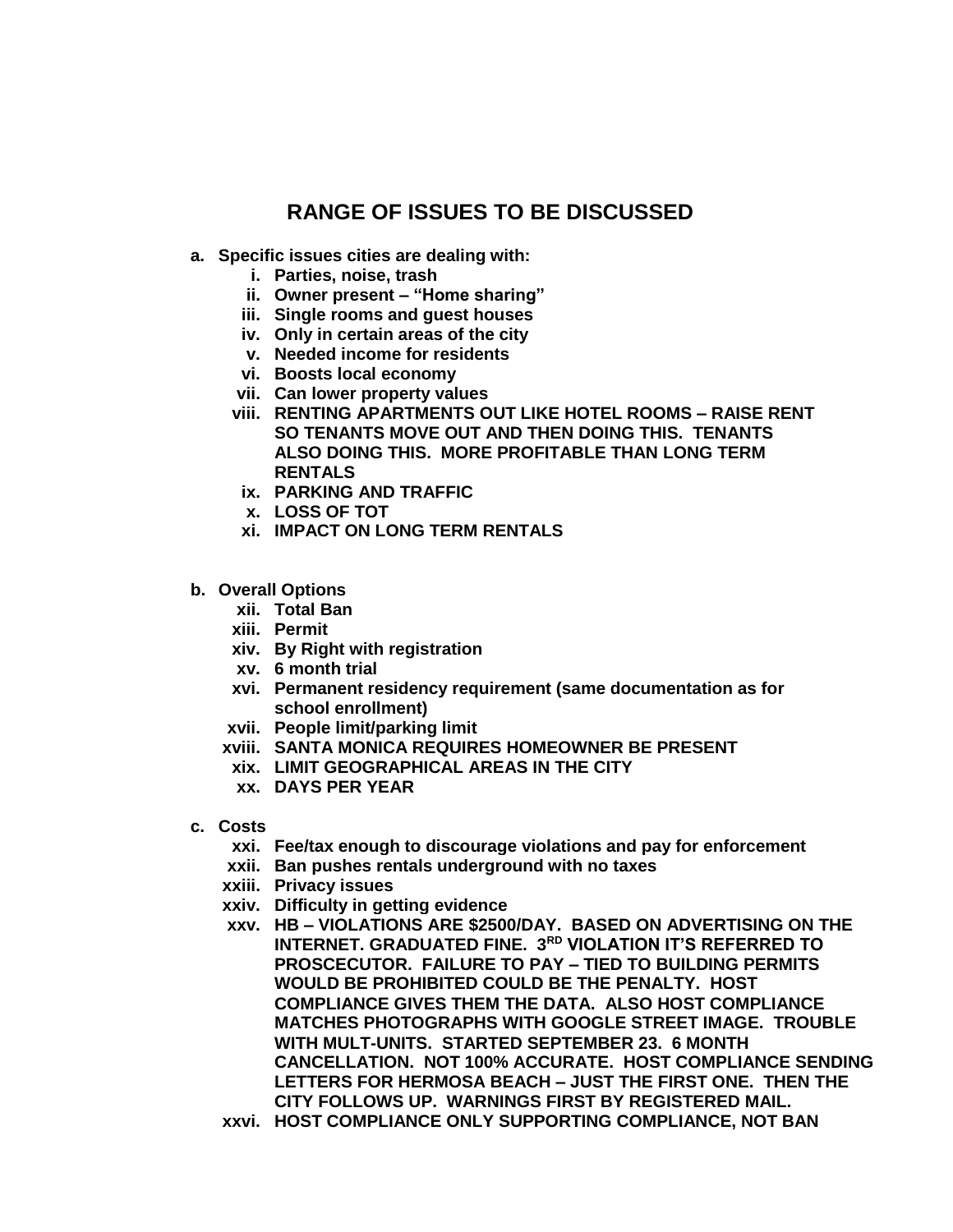- **xxvii. REDONDO BEACH – IDENTIFICATION AND ENFORCEMENT. NOW NOT ENFORCEMENT.**
- **xxviii. HOST COMPLIANCE DOESN'T TESTIFY PROBABLY.**
- **xxix. RB PROSECUTOR – STARTED A FEW MONTHS AGO. POLICE TRIED TO RENT BUT BECAME A PROBLEM TO MAKE IT ALL UP. SO THEN POLICE WOULD GO OUT AND TRY TO GET THE CONTRACTS. THEN CODE ENFORCEMENT FOLLOWS UP. COMPLAINTS MOSTLY AT NIGHT SO POLICE INVOLVED. TRAINING OFFICERS IS A HURDLE – WHAT INFORMATION NEEDED FOR PROOF. NO FORMAL TRAINING – PUT OUT A MEMO OF WHAT THEY NEEDED. TOOK SOME TIME.**
- **xxx. REDONDO BEACH – RESPONDING TO COMPLAINT CALLS THAT THEY WOULD HAVE ANYWAY. AD COULD READ – 30 DAYS BUT WILL PRO-RATE.**
- **xxxi. HB HOST COMPLIANCE CONTRACT FOR ABOUT 400 PROPERTY ESTIMATE \$25,000 WITH SURCHARGE FOR REGISTERED MAIL. CAME DOWN TO 180. TOOK 6 MONTHS TO NEGOTIATE A CONTRACT.**
- **xxxii. HB COSTS – NEW CODE ENFORCEMENT OFFICER, \$25,000, POLICE, LITIGATION COSTS, HEARINGS.**
- **xxxiii. FRANKLIN – ASSET FORFEITURE FUNDS? HAS HERMOSA CONSIDERED THAT?**
- **xxxiv. HB – LESS COMPLAINTS BUT MORE CONCERN RE: THOSE THAT AREN'T STOPPING. WILL TAKE A WHILE. MAYBE EARLY NEXT YEAR.**
- **d. Code Enforcement under each option**
	- **xxxv. What are key components of an achievable enforcement framework, when the City is pursuing a prohibition of short-term rentals?**
	- **xxxvi. Have any member cities engaged in effective strategies with their law enforcement agencies to address short-term rental complaints?**
	- **xxxvii. Host Compliance contractor**

"With the rise of the short-term rental phenomenon, many cities are struggling to come up with a fair and effective system for maximizing the benefits of home-sharing while mitigating any negative impact on neighbors and the community. Host Compliance helps municipalities understand the scale and scope of the short-term rental activity in their community and enact short-term rental regulation that minimizes any noise, trash, parking and traffic problems, as well as impacts on housing and neighborhood character. Once such rules are adopted, Host Compliance can manage the registration, permitting, compliance monitoring and enforcement processes so city staff can focus on higher value-added activities." (Host Compliance website)

- **Hermosa Beach/Los Angeles use Host Compliance (per their website)**
- **Are there other outside vendors and if so has anyone sought assistance from them to assist in monitoring services of host platforms**
- **What has been the overall experience with seeking such assistance?**

#### **e. Other**

**xxxviii. In cases where a coastal city took action to prohibit short-term rentals, how did the city address the CA Coastal Commission's goal of greater accessibility to coast/ beach areas? ONLY COASTAL STAFF HAS WEIGHTED IN, NOT THE COMMISSION.**

**HOGIN:**

**MALIBU – DIFFERENT – LOTS HUGE. DOESN'T CREATE THE SAME CONFLICT. IN LAST YEAR – COLLECTED OVER \$1 MILLION FROM AIRBNB. PRESSURE TO BAN IN MULTI-FAMILY AND ON THE BEACH.**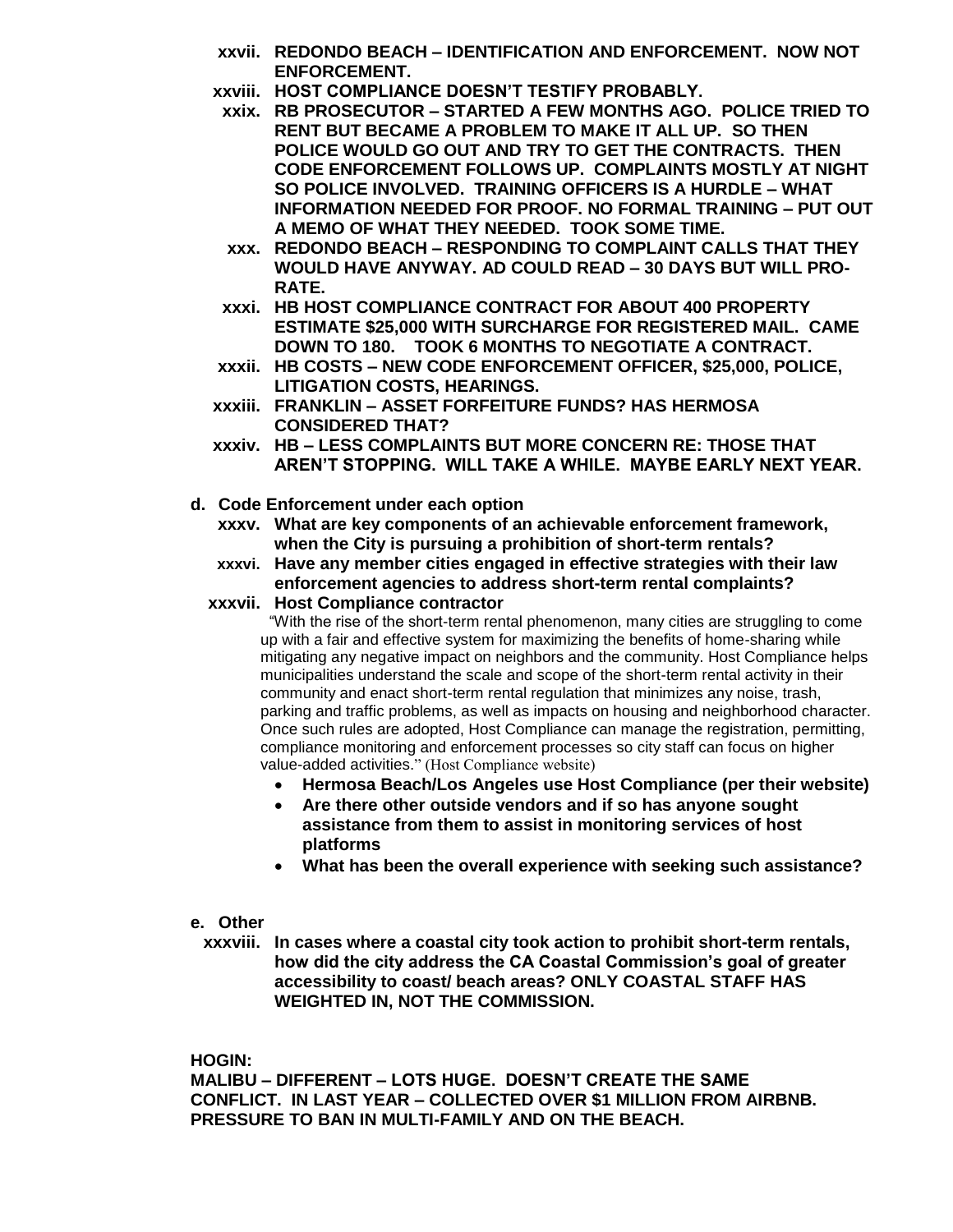**CODE ENFORCEMENT – DO COORDINATED CAMPAIGN? AIRBNB HAS VIDEOS RE: HELPING PEOPLE TO STAY IN THEIR HOMES. THAT IS A SMALL PERCENTAGE. INSTEAD PEOPLE EVICTING TENANTS AND THEN RENTING ROOMS. LOTS OF INNOCENT VIOLATORS.**

**SBCCOG DO COORDINATED EDUCATION CAMPAIGN. WHAT THE LAWS ARE AND WHY?**

**NEWPORT BEACH REACHED OUT TO HB. MEETING NEXT THURSDAY AT 9 AM NEXT WEEK.**

**SANTA MONICA – HOME SHARE – HB – HOW TO ENFORCE.**

**BAN WILL PREVENT PROLIFERATION. RPV HAS CA. 60. DON'T WANT TO CHANGE THE NATURE OF THE CITY.**

**JENKINS – THERE IS DOUBT ABOUT THE AMOUNT OF FINES. HB USES \$2500 BECAUSE IT'S A CRIMINAL MISDEANOR – OTHER FINES ARE RESTRICTED TO \$1000. HASN'T BEEN TESTED YET.**

**FINE HAS TO BE PAINFUL BUT RB WENT WITH EXISTING FORMAT. HB USES EXISTING FINES.**

**IS THERE A COG AND LEAGUE ROLE FOR MORE LEVERAGE WITH THE WEBSITES THAT ARE HANDLING HOSTING? LEAGUE BELIEVES THAT CITIES THROUGH EXISTING LAW CAN PROVIDE THE NECESSARY REGULATION. HASN'T BEEN CHALLENGED IN COURT. WORKED ON A BILL BUT IT DIDN'T GO ANYWHERE. AIRBNB KILLED IT.**

**HOGIN – WE KNOW THAT WE HAVE THE AUTHORITY. ISSUE HAS TO DO WITH AIRBNB, NOT THE HOST. THEY SAY THAT THEY AREN'T DOING BUSINESS IN THEIR TOWN. THEY ARE JUST A BULLETIN BOARD IN SPACE. NEED THIS MODEL OF BUSINESS SUBJECT TO LOCAL JURISDICTION.**

**THEY ARE SUING SANTA MONICA BECAUSE SANTA MONICA REQUIRES AIRBNB TO GIVE THEM INFORMATION AND THEY TAKE THE POSITION THAT THEY AREN'T DOING BUSINESS IN THEIR CITY.**

**AIRBNB COLLECTS TAX IN LA AND SANTA MONICA. THEY WORK WITH CITIES THAT ALLOW.** 

**CHAMBERS OF COMMERCE, HOTELS AND UNIONS ARE ALLIES FOR THE BAN.**

**GARDENA – ISSUES WITH ILLEGAL GARAGE CONVERSIONS. WORRIED ABOUT SAFETY. CREATING PLACES? DO THEY MEET CODE? ADA ACCESSIBILITY?**

**MUNICIPAL CODE SHOULD REGULATE WHERE A BUSINESS SHOULD FUNCTION.**

**RB HAS MULTI-UNIT BUSINESS LICENSE REGULATION. THEREFORE CAN GO AFTER THEM THROUGH THAT LICENSE. NO INSPECTION REQUIRED.**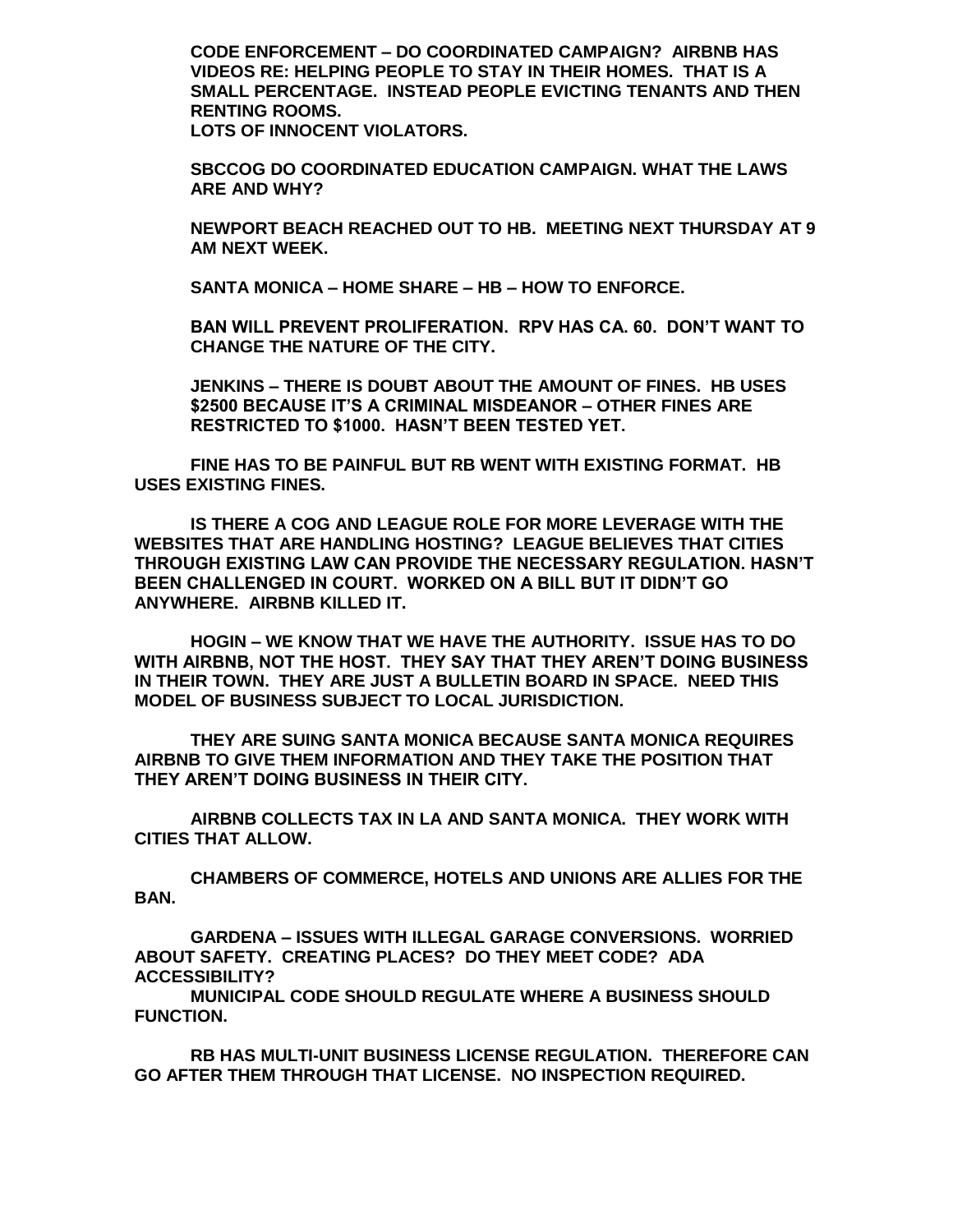**HORVATH – DISRUPTIVE TECHNOLOGY – WHAT HE WOULD LIKE TO COME OUT OF THIS – HOW TO ADDRESS WIN/WIN FOR THIS? HOW TO ADDRESS THIS IN GENERAL PLAN?**

**KIERNAN – SOME CITIES FIND BENEFITS TO NOT BANNING. SOME STUDIES SHOW THAT THERE CAN BE ECONOMIC IMPACTS. MISETICH – AT WHAT PRICE? WE REPRESENT THE PEOPLE.**

**HOGIN – QUALITY OF LIFE ISSUES DON'T GET A LOT OF NOTICE. FEDERAL GOVERNMENT LOOKING AT THIS RE: THE EFFECT ON THE HOUSING STOCK – FEEDS THE HOUSING CRISIS.**

**RB – RENTAL HOUSING VACANCY SURVEY- THIS HAS BEEN AS LOW AS IT'S EVER BEEN. THIS IS DISPLACING REGULAR RENTERS.**

**PARAMOUNT GOAL IS HOUSING.**

**DON'T WANT TO LEARN FROM AIRBNB. WANT TO LEARN FROM CITIES AND FIND OUT PROS AND CONS.**